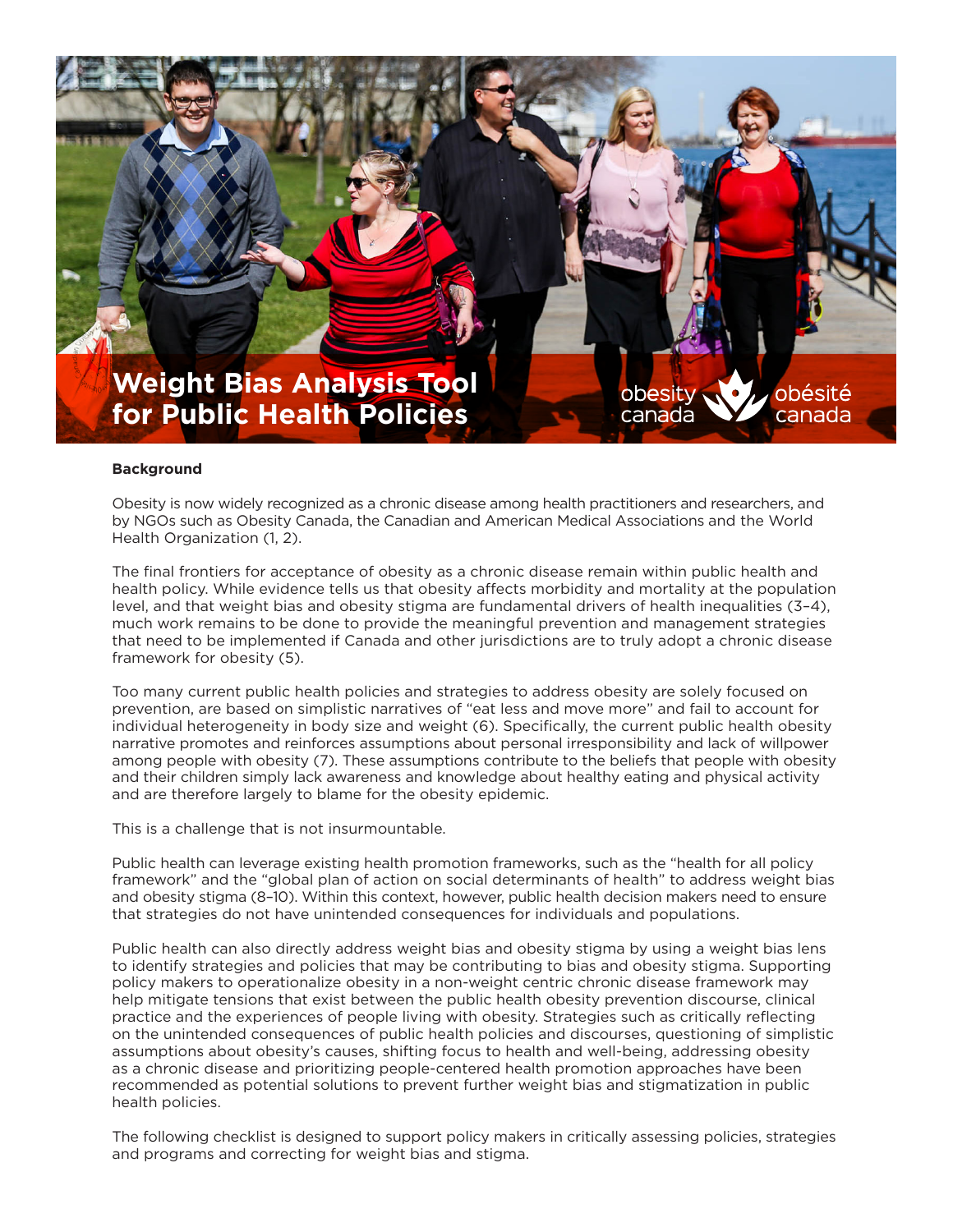

| <b>Weight Bias Question</b>                                                                                              | <b>Rationale</b>                                                                                                                                                                                                                                                                                                                                                                                                                                                                                                                                                                                                                                                                                                                                                                                                                                                                                                                                                                                                                                                                                                                         |
|--------------------------------------------------------------------------------------------------------------------------|------------------------------------------------------------------------------------------------------------------------------------------------------------------------------------------------------------------------------------------------------------------------------------------------------------------------------------------------------------------------------------------------------------------------------------------------------------------------------------------------------------------------------------------------------------------------------------------------------------------------------------------------------------------------------------------------------------------------------------------------------------------------------------------------------------------------------------------------------------------------------------------------------------------------------------------------------------------------------------------------------------------------------------------------------------------------------------------------------------------------------------------|
| What is the overarching goal of the<br>policy or program?                                                                | • Identifying specific policy goals can help determine<br>whether the proposed strategies are specific to obesity<br>prevention/reduction or whether obesity is inappropriately<br>being used as a hook for overall health promotion policies.                                                                                                                                                                                                                                                                                                                                                                                                                                                                                                                                                                                                                                                                                                                                                                                                                                                                                           |
| Is the policy goal to promote healthy<br>behaviours or to prevent and/or<br>reduce obesity?                              | • Behaviours like healthy eating and physical activity are<br>important for population health. However, behaviour<br>change alone may not sufficiently contribute to obesity<br>prevention or reduction because obesity is a much more<br>complex disease.<br>• Obesity prevention and management strategies should<br>go beyond the promotion of healthy eating and physical<br>activity behaviour to include: i) more detailed and<br>evidence-based information about the drivers of weight<br>gain (including genetics, mental health, built environment,<br>food environment, socio-economic status, cultural<br>practices, physical challenges, education level, food<br>addiction and more) and ii) information evidence-based<br>treatments and supports for people living with obesity.<br>• Positioning healthy eating and physical activity public<br>health strategies as effective obesity prevention and<br>management interventions may cause further weight<br>bias and stigma. Such strategies may unintentionally<br>position individuals with obesity as unhealthy or as targets<br>for healthy behaviour strategies. |
| Does "obesity" even need to be<br>mentioned in this specific health<br>promotion policy or behaviour<br>change strategy? | • If this is a policy to promote overall health, consider<br>whether obesity needs to be mentioned at all.<br>Positioning health promotion or wellness policies as<br>obesity prevention strategies unfairly and inaccurately<br>implies that only persons or populations with obesity<br>need to engage in health promoting behaviours.                                                                                                                                                                                                                                                                                                                                                                                                                                                                                                                                                                                                                                                                                                                                                                                                 |
| If this is an obesity prevention /<br>reduction policy, what are the<br>expected outcomes?                               | • The World Health Organization defines of obesity as<br>a disease when excess or abnormal adiposity/weight<br>impairs health. Health impairments may be different<br>between individuals, communities and populations.<br>There are many health consequences associated with<br>obesity such metabolic, musculoskeletal, mental, and<br>social issues. Evaluation measures need to consider the<br>broad health impacts of obesity rather than just reduction<br>in body weight.                                                                                                                                                                                                                                                                                                                                                                                                                                                                                                                                                                                                                                                        |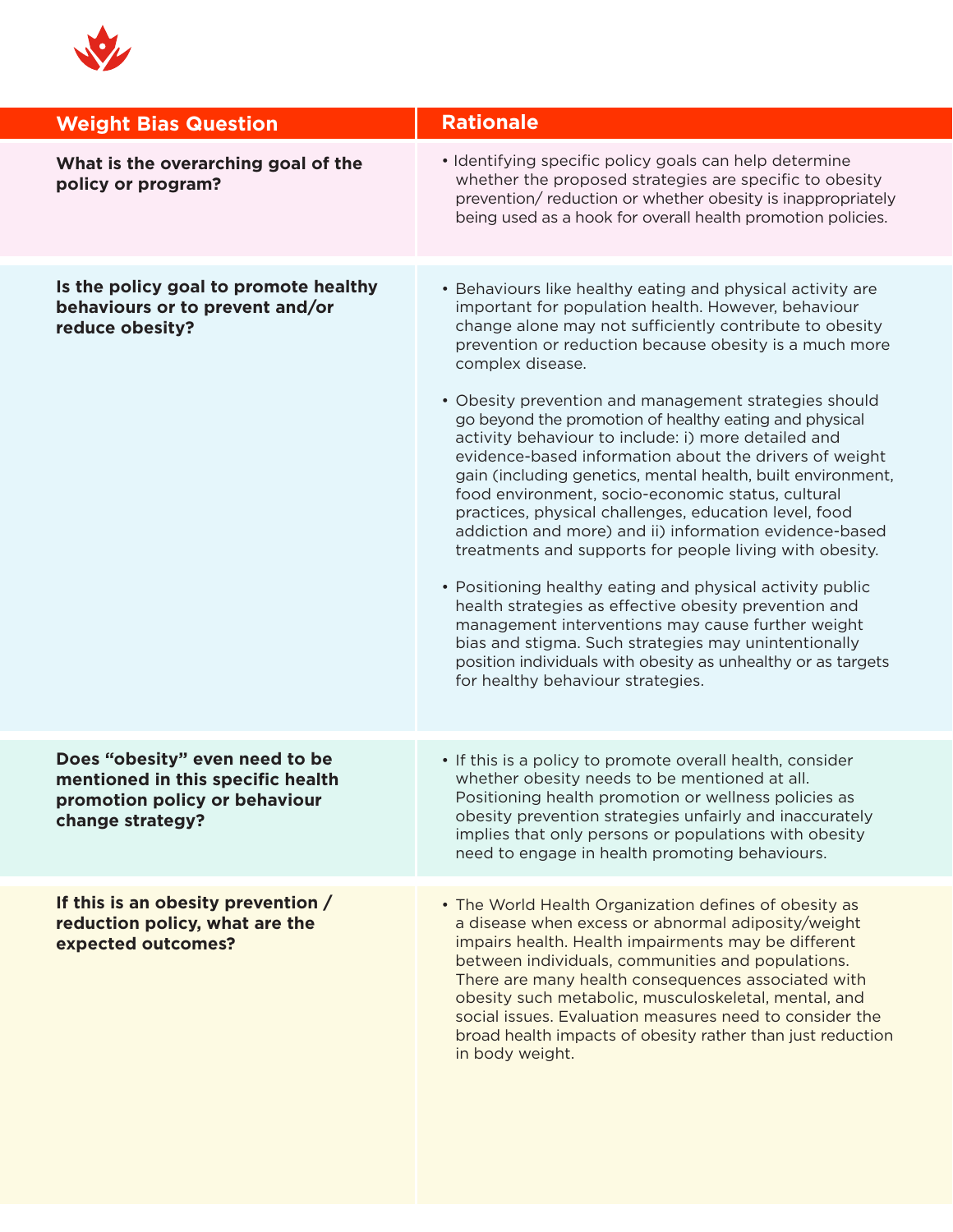

| <b>Weight Bias Question</b>                                                                                                  | <b>Rationale</b>                                                                                                                                                                                                                                                                                                                                                                                                                                                                                                                                                                                                                                                                                                                      |
|------------------------------------------------------------------------------------------------------------------------------|---------------------------------------------------------------------------------------------------------------------------------------------------------------------------------------------------------------------------------------------------------------------------------------------------------------------------------------------------------------------------------------------------------------------------------------------------------------------------------------------------------------------------------------------------------------------------------------------------------------------------------------------------------------------------------------------------------------------------------------|
| Is body size being used as an obesity<br>prevention/reduction strategy<br>outcome?                                           | • Many obesity policies have weight or BMI as<br>outcomes. Although BMI is a surrogate measure for obesity<br>(used mainly in population surveillance studies), it is not<br>an adequate measure of a person's health. People come in<br>different shapes and sizes, and individuals can experience<br>health over a wide range of BMI levels.<br>• BMI merely measures body size and in itself is not an<br>adequate health measure. Therefore, the impact of obesity<br>prevention/management strategies should not be measured<br>by body size.<br>• Like any other chronic disease strategy, obesity prevention<br>and management strategies should be measured according<br>to specific and measurable health/clinical outcomes. |
| <b>Could this policy create unintended</b><br>consequences such as labelling<br>individuals according to their body<br>size? | • Creating "healthy" versus "unhealthy" weight<br>categories ends up labeling groups by their size and/or<br>weight and contributes to weight bias. Population health<br>outcomes need to focus on just that - health outcomes.<br>This is important for prevention of further weight bias<br>and stigma.<br>• Be specific and distinguish between body size and<br>obesity as a disease. Size is not a disease. Obesity is a<br>disease.                                                                                                                                                                                                                                                                                             |
| Is the language in this policy<br>appropriate?                                                                               | • Be aware of the language used in policies. Always use<br>"person-first-language" when referring to obesity. Avoid<br>using the clinical term "obesity" when referring to a person's<br>body size. Obesity is a clinical/medical term used when<br>an individual has been diagnosed with obesity (i.e. direct<br>health impairments due to excess or abnormal weight/<br>adiposity).<br>• Provide evidence-based messages about the link between<br>weight/size and health.<br>• Promote body size diversity and body positivity through<br>images and language.                                                                                                                                                                     |
| Have you engaged people with obesity<br>in the development of this policy?                                                   | • In an era of people-centered health care, public health<br>can and should engage people with obesity in the<br>development of policies and strategies.<br>• Having active participation of individuals with obesity<br>can help change negative attitudes and beliefs and<br>facilitate the development of compassionate and equitable<br>population health strategies.                                                                                                                                                                                                                                                                                                                                                             |